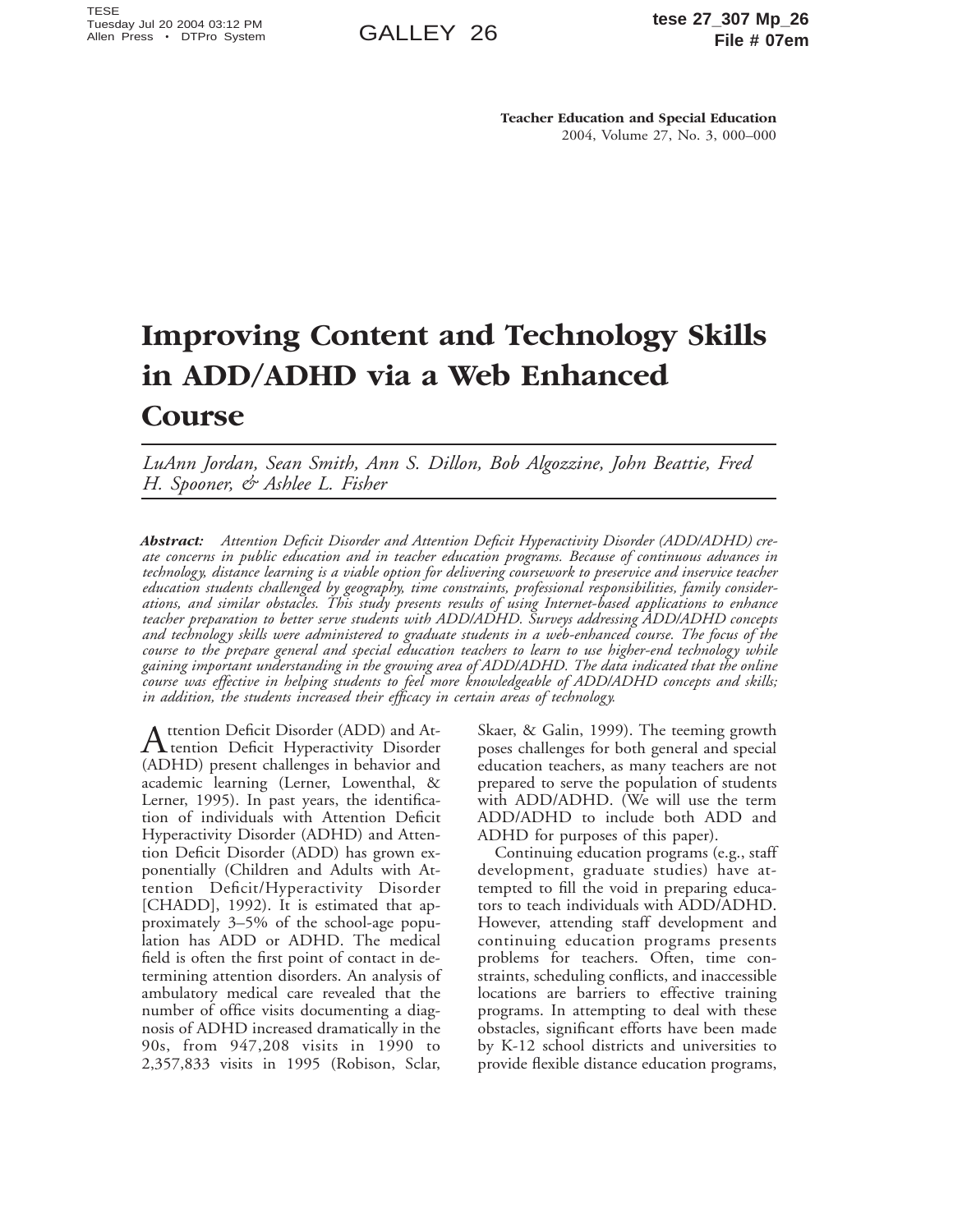ᆫᇰᆫ Tuesday Jul 20 2004 03:12 PM Allen Press • DTPro System GALLEY 27 **tese 27\_307 Mp\_27**

### **Improving Skills in ADD/ADHD**

Jordan, Smith, Dillon, Algozzine, Beattie, Spooner & Fisher

specifically in the area of special education (Blackhurst, Hales, & Lahm, 1998; Cheney, Cummings, & Royce, 1990; Collins, 1997; Collins, Hemmeter, Schuster, & Stevens, 1996).

Because of continuous advances in technology, distance learning has become a viable option for delivering coursework to preservice and inservice teacher education students challenged by geography, time constraints, professional responsibilities, family considerations, and other obstacles. Within recent years, the development and subsequent access to the Internet has enhanced traditional distance education delivery, expanding student-teacher interactivity. For instance, the tremendous growth in the World Wide Web offers students the option to participate in distance education activities via the computer and at locations away from campus (e.g., their own homes). The World Wide Web with its graphical interface and hypertext links offers easy access to university, work, or home environments. More importantly, the development of web-building software (e.g., WebCT, Frontpage, Blackboard), designed to manage the delivery of web-based instruction, has led to an application that assists instructors in the development and management of instruction delivered via the World Wide Web.

The course content was chosen as a prime candidate for online instruction because of a number of factors: (a) the wealth of information on the Internet that would be available to course participants, (b) the flexibility of the Internet resources for the diverse course participants, and (c) the ease with which students would be able to interact within the electronic format (i.e., a discussion board). A course on ADD/ADHD is a natural choice for World Wide Web instruction. The World Wide Web contains ready, recent, and relevant information regarding ADD/ADHD. Numerous sites are designed for people with ADD/ADHD and their families; these sites often contain teacher tips and ideas. In addition, many sites are devoted to medical solutions for ADD/ADHD. The existence of rich and varied content in ADD/ ADHD makes a World Wide Web course especially promising.

For the most part, what is known about

distance education/distance learning comes from disciplines other than education. Moore and Thompson (1997) compared research studies in distance education, from the earliest studies to modern studies. Their findings reflect no differences in cognitive factors (e.g., academic performance) between the distance and traditional classes. When other factors (e.g., student satisfaction with the course, comfort and convenience) were examined the outcomes were mixed, that is, the distance condition provided some advantages and some disadvantages (e.g., Crump, 1928; Kuramato, 1984; Pirrong & Lathen, 1990; Ritchie & Newby, 1989). In the majority of studies where instructional factors were examined (e.g., opportunities for interaction between students and with the instructor) distance appeared to negatively affect the outcome (Davis, 1984; Koch, 1998; Pirrong & Lathen, 1990). Students in general felt that the distance condition decreased the amount and quality of interaction with the professors and with other students. In the final analysis, student variables investigated in the Moore and Thompson (1997) comparisons suggested that students liked the convenience of studying at a distance, but if given the choice, most students preferred being in the same physical space with the instructor. Russell (1997) corroborated these findings in his analysis of studies that investigated the use of technological learning systems since 1992. Russell also asserted that individual differences in students' learning styles dictate whether individual student learning will be affected by technology.

This article describes results of using Internet-based applications to enhance teacher preparation to better serve students with ADD/ADHD. Surveys addressing ADD/ ADHD concepts and technology skills were administered to graduate students in a webenhanced course. ''Web-enhanced'' refers to a course that has significant online activity in addition to face-to-face instruction. Graduate students enrolled in a web-enhanced course in ADD/ADHD in the fall and spring semesters. The focus of the course was to prepare general and special education teachers to gain an important understanding of the growing area of ADD/ADHD while learning to use higher end technology.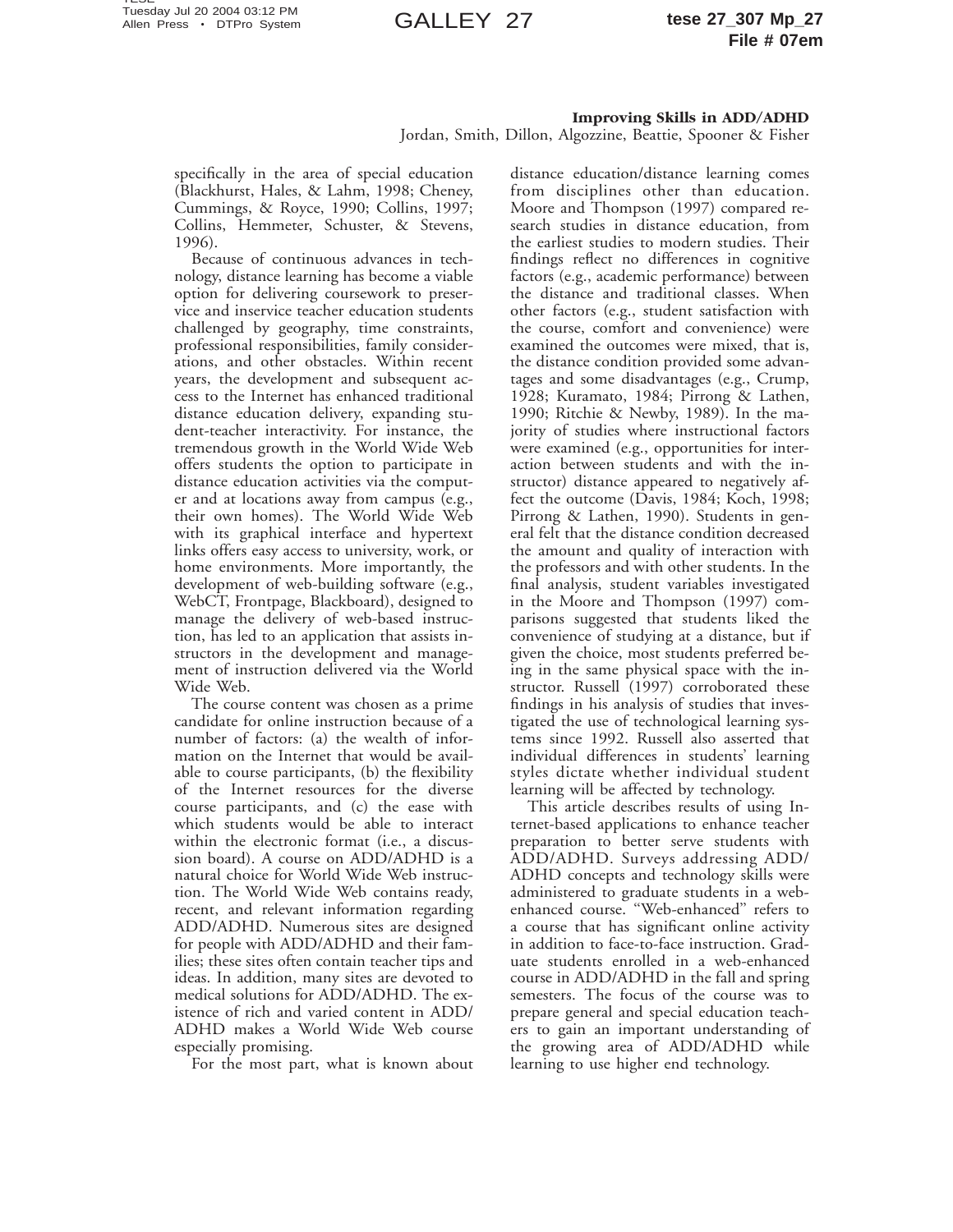*TESE,* **Volume 27, No. 3** Summer 2004

### **Method**

The purpose of the present study was to compare instruction provided in a web-enhanced course to instruction provided in a traditional course. Specifically, a web-enhanced course and a traditional course were compared relative to students' opinions with regard to instruction. Comparisons occurred along two different domains: (a) knowledge in ADHD, and (b) technology knowledge and skills. Results of these comparisons provide a context for evaluating the usefulness of web-based courses. Of interest were similarities and differences in responses to selected aspects of professional knowledge about ADHD and skills related to technology.

### *Participants*

Students in graduate programs in Special Education, Administration, and Psychology participated in the study. In addition, a majority of the participants were beginning special education teachers, many in their first year or two of teaching. Students in the experimental group were enrolled in a course entitled ADD/ADHD-Issues, Concepts, and Strategies. Thirteen females and six males comprised the experimental group ( $n = 19$ ). Students in the comparison group were enrolled in a methods course in Learning Disabilities, and were graduate students in Special Education. Pretest data were available for 26 students. Pretest data and posttest data of 17 students were analyzed. Surveys were conducted early in the semester and during class for each group.

### *Procedure*

Students who were enrolled in one of two special education courses completed two surveys, one in the area of ADHD, and the other in the area of technology. The two courses differed along two key dimensions. First, the courses were delivered in different formats: one course was web-enhanced; the other course was traditional in format. Second, the courses differed in content. The web-enhanced course addressed ADHD specifically; the traditional course addressed ADHD concepts within learning disabilities.

The web-enhanced course, ADD/ADHD-Issues, Concepts, and Strategies, offered a general introduction to the characteristics, treatment, and education of individuals with ADD/ADHD. Offered through the Department of Special Education at the University of Florida, the graduate course targeted fulltime teachers enrolled (part-time) in a graduate program. The course emphasized identification and educational issues for students with ADD/ADHD while reviewing related legislation, identification concerns, and similar issues that apply to the general curriculum environment.

The course included three distinct themes: (a) a person with ADD/ADHD, (b) a family member of a person with ADD/ADHD, and (c) a teacher of a person with ADD/ADHD. Directed by these three perspectives, participants explored ADD/ADHD issues via online activities and face-to-face discussions. Topics for the course included definition, diagnosis, assessment, lifespan issues, and academic and behavioral interventions.

WebCT (http://www.webct.com), a Webbased instructional management tool, was used to develop the course. WebCT provides assistance to novice, intermediate, and experienced computer users in developing and delivering Web-based courses. WebCT facilitates the creation of Web-based courses by offering many tools and features that can be integrated into the organization of a course. Examples of WebCT tools include online chat, student progress tracking, evaluation, grade maintenance and distribution, navigation tools, course calendar, and student home pages.

Because of the overlap in learning disabilities (LD) and ADD (Fowler, 1992), a methods course in LD was selected to provide an appropriate comparison group for the study. Lerner (1995) comments on the relationship of LD and ADD/ADHD: "ADD is not synonymous with learning disabilities, but many children with attention deficit disorders also display symptoms of learning disabilities, further complicating identification and treatment'' (p. 14). The methods course addressed teaching methods and curriculum that assist learners with learning disabilities in special education and general education settings and was targeted toward students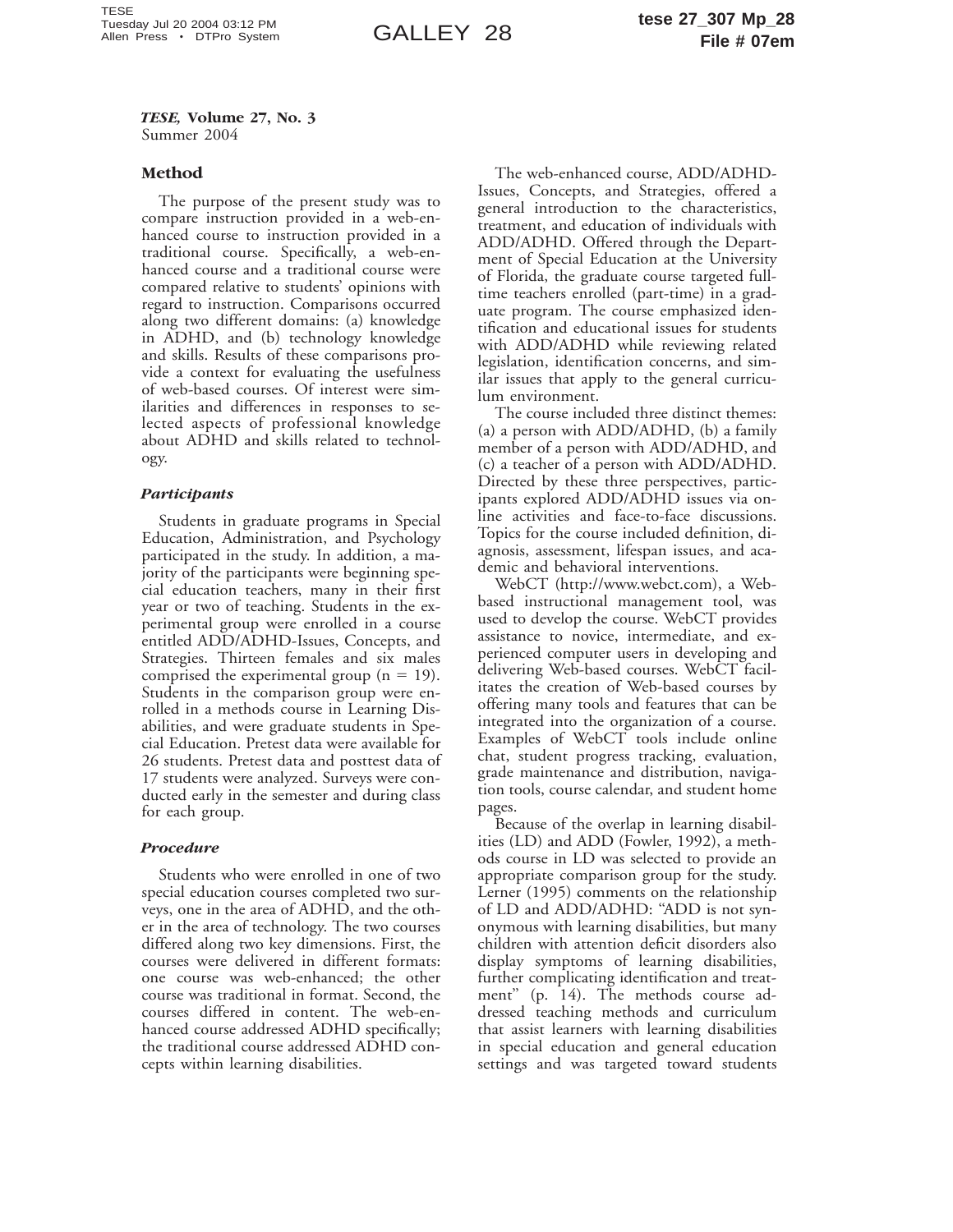### **Improving Skills in ADD/ADHD**

Jordan, Smith, Dillon, Algozzine, Beattie, Spooner & Fisher

| Item Categories                    | Sample Questions                                                                                                                                                            |
|------------------------------------|-----------------------------------------------------------------------------------------------------------------------------------------------------------------------------|
| General (I Am)                     | I can generate a comprehensive list of strengths of a person with<br>ADHD.                                                                                                  |
| Parents/Family (I Have)            | I can access appropriate resources about medical diagnosis to sup-<br>port the family of a person with ADHD.                                                                |
| Teacher Interventions (I Teach)    | I feel competent in identifying an appropriate referral for ADHD.                                                                                                           |
| Medical                            | I can access appropriate resources about medication to support the<br>family of a person with ADHD.                                                                         |
| Legal                              | I feel well-informed regarding the legal implications of ADHD in<br>the classroom.                                                                                          |
| Academic Interventions             | I can evaluate academic interventions for students with ADHD.                                                                                                               |
| Behavioral Interventions           | I can access appropriate resources about behavioral interventions to<br>support the family of a person with ADHD.                                                           |
| Referral/ID Process                | I feel competent in my role as part of a multidisciplinary team<br>during the evaluation process. (Ex. I can judge whether an eval-<br>uation is appropriate and thorough.) |
| Educational Programming/Evaluation | I feel competent in communicating with parents about evaluating<br>instruction for a student with ADHD.                                                                     |
| Support Colleagues                 | I can assist other teachers of students with ADHD in medical, le-<br>gal, educational-behavioral, and educational-academic aspects.                                         |

### **TABLE 1.** ADD/ADHD Survey Item Categories and Sample Questions

*Note.* A five-point Likert response scale was provided for each question.

preparing to be teachers of students with learning disabilities.

### *Instrumentation*

The authors administered a survey regarding knowledge and efficacy of ADD/ADHD. Participants were asked to self-assess their skills and knowledge in two areas: content and technology. In addition, students were asked to self report their confidence in technology skills, particularly skills related to the use of the Internet. Sample items from each survey are presented in Tables 1 and 2. Participants in experimental and comparison groups completed surveys at the beginning (pretest) and at the end (posttest) of their respective courses.

### *ADD/ADHD Survey Item Categories*

The survey questions used in this study were categorized into three major areas: General questions (3 questions), Parents/Family questions (13 questions), and Teacher Intervention questions (13 questions). These three major categories reflected three viewpoints addressed in the course: I am a person with ADD/ADHD (General), I have a person with ADD/ADHD in my family (Parents/Family), and I teach a person with ADD/ADHD (Teacher Intervention). Within the course, students assumed various roles to learn about these viewpoints.

### *I am a Person with ADD/ADHD*

This perspective allowed the students to increase their understanding of the experiences of persons with ADD/ADHD. Topics addressed in this area include definition of ADD/ADHD, cognitive and behavioral characteristics of persons with ADD/ADHD, and support organizations such as Attention Deficit Disorder Association (ADDA). Factors such as age of the person and severity of the condition were included in presentations and activities.

### *I have a Person with ADD/ADHD in my Family*

As students ''become'' family members of persons with ADD/ADHD, they become more concerned with intervention. Activities included gathering support information from sources such as CHADD. Topics in this area included diagnosis of ADD/ADHD, medical issues in the treatment of ADD/ADHD, and legal issues for families and individuals with ADD/ADHD. A variety of family arrangements (e.g., child with ADD/ADHD, sibling with ADD/ADHD, parent with ADD/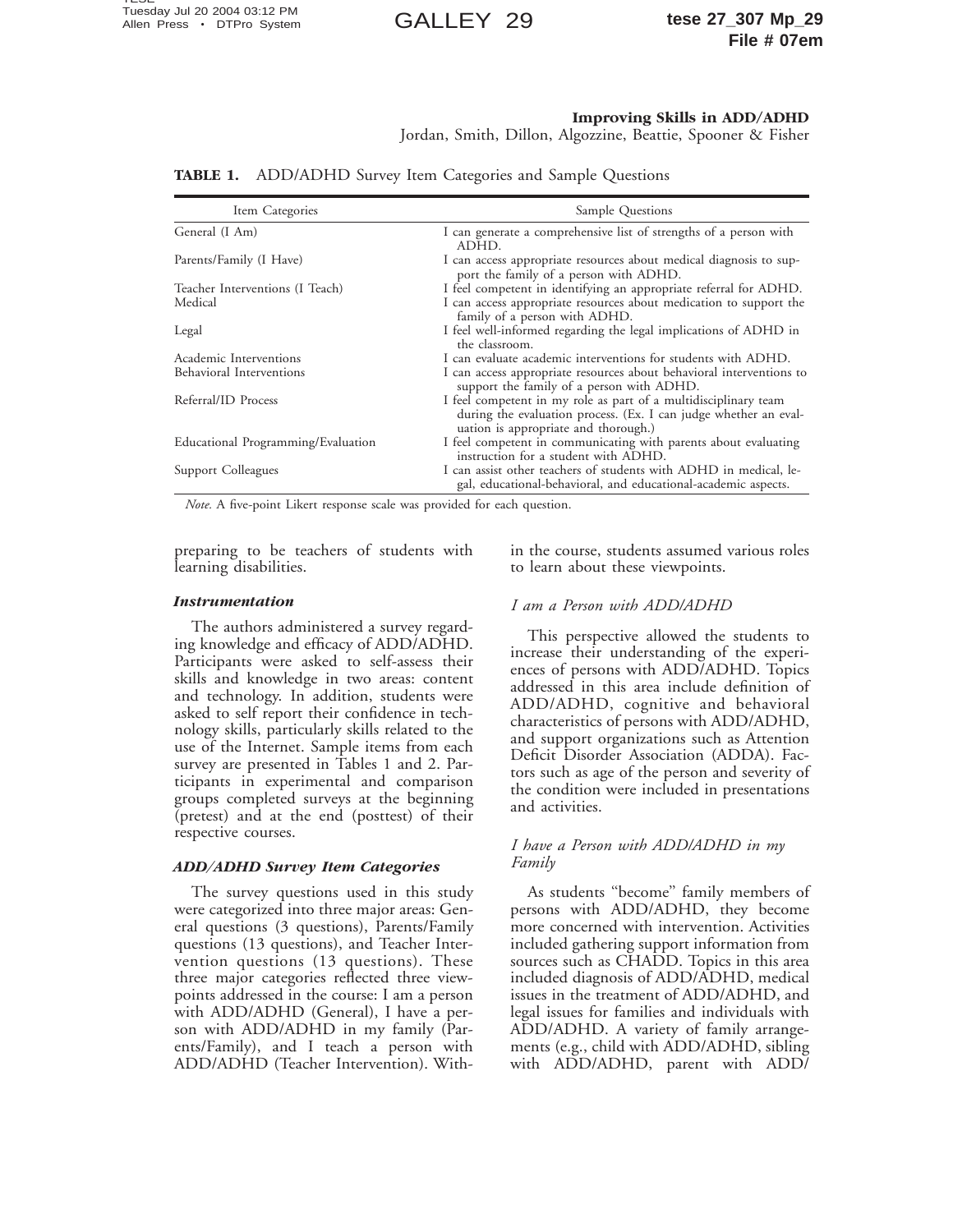### *TESE,* **Volume 27, No. 3**

Summer 2004

| TABLE 2. Tech Survey Item Categories and Sample Questions |  |  |  |  |  |  |  |
|-----------------------------------------------------------|--|--|--|--|--|--|--|
|-----------------------------------------------------------|--|--|--|--|--|--|--|

| Item Categories                  | Sample Questions                                                                                                                                               |
|----------------------------------|----------------------------------------------------------------------------------------------------------------------------------------------------------------|
| General Skills                   | *Describe your basic computer skills.                                                                                                                          |
| Knowledge of terms and functions | *Describe your knowledge of search engines.                                                                                                                    |
| Access to technology             | I have e-mail or internet access that I can use anytime. (yes/no)                                                                                              |
| Experience                       | I have used the following computer software (check all that apply).<br>ex. Office, Word, PowerPoint                                                            |
| Training                         | *The level of staff development in technology that I have had so<br>far has been of what quality and quantity?                                                 |
| Distance Learning                | *The impression that I have of distance learning, as I know it, is<br>mostly                                                                                   |
| Use of technology in general     | On average, how many hours per week do you spend on the fol-<br>lowing technologies (range of 0 to more than 5 hours per<br>week)                              |
| Importance of Technology skills  | *How important is communicating with others who have similar<br>interests?                                                                                     |
| Competence in Technology skills  | *I feel comfortable in using simple web-based navigation tech-<br>niques.                                                                                      |
| Frequency of use                 | How frequently do you use the computer as a tool to assist par-<br>ents? (Students filled in the blank with a descriptor such as<br>"rarely", or frequently.") |

*Note.* A five-point Likert response scale was provided for questions marked with an asterisk (\*).

ADHD, spouse with ADD/ADHD) were addressed.

### *I Teach a Person with ADD/ADHD*

We addressed the issues of teaching persons with ADD/ADHD after a firm foundation of first-hand experience and family issues has been established. Our belief was that a thorough understanding of the condition allows the teacher to be more sensitive to student needs in searching for and implementing educational strategies. In this area, teachers gathered information regarding effective instructional strategies (both behavioral and academic) to be used with persons with ADD/ADHD. Teachers also learned about supports designed for the educator who teaches persons with ADD/ADHD.

Twenty-six of the thirty-one survey questions were also placed into seven specific categories: Medical Issues (4 questions), Legal Issues (2 questions), Academic Interventions (3 questions), Behavioral Interventions (3 questions), Referral/Identification Process (8 questions), Educational Programming/Evaluation (2 questions), and Colleague Support (2 questions). These specific categories reflect various aspects of ADD/ADHD that are addressed in texts (e.g., Lerner) and websites (e.g., add.org, chadd.org). Table 1 presents a sample question from each category.

### *Technology Survey Item Categories*

The technology survey included 10 subcategories that addressed students' perceived efficacy in dealing with technology, their perceptions on using technology and its importance, and their access to technology. The categories were as follows: General Skills (2 questions), Knowledge of terms and functions (12 questions), Access to technology (3 questions), Experience (2 questions), Training (1 question), Distance Learning (1 question), Use of technology in general (1 multipart question), Importance of Technology skills (9 questions), Competence in Technology skills (7 questions), and Frequency of use (3 questions). Table 2 presents a sample question from each category.

### *Design and Data Analysis*

A series of independent and dependent *t*tests were completed to evaluate the effects of the web-enhanced course. Responses to survey items were compared between students in web-enhanced and traditional courses during the first week of the semester (i.e., pretest); posttest comparisons were completed during the last week of the semester. Additionally, pretest-posttest comparisons were completed for web-enhanced and traditional separately.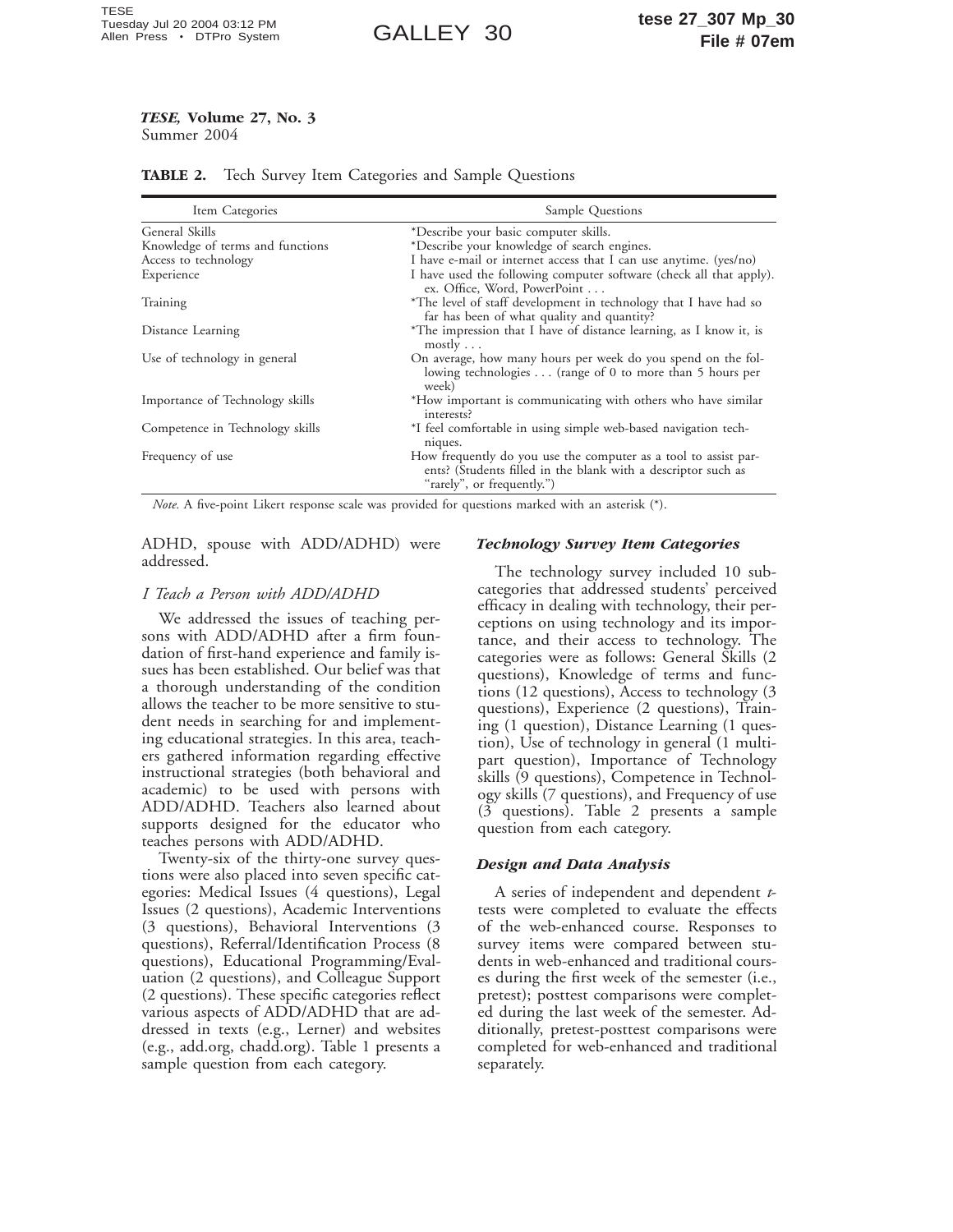# **Improving Skills in ADD/ADHD**

Jordan, Smith, Dillon, Algozzine, Beattie, Spooner & Fisher

### **Results**

Means and standard deviations for pretest and posttest comparisons across ten dimensions of knowledge about ADD/ADHD for experimental and comparison subjects are presented in Table 3. There were no pretest differences between the two groups (all *t*-test comparisons not significant at 0.05 level). Significant improvements were evident in the experimental group for all of the categories. Significant improvements were also evident in the comparison group for the following categories: parents/family issues  $(t = 2.243,$  $df = 15$ ,  $p < 0.05$ ), teacher interventions (*t*  $=$  2.588, *df* = 15, *p* < 0.05), medical (*t* = 2.288,  $df = 15$ ,  $p < 0.05$ ), academic interventions ( $t = 3.955$ ,  $df = 15$ ,  $p < 0.05$ ), behavioral interventions ( $t = 2.626$ ,  $df = 15$ ,  $p < 0.05$ ), and educational programming/ evaluation ( $t = 3.149$ ,  $df = 15$ ,  $p < 0.05$ ). Improvements in the experimental group were greater in all areas. No differences were evident in the comparison group for the following categories: general questions  $(t =$ 1.000,  $df = 16$ ,  $p > 0.05$ ), legal questions (*t*  $= 1.964$ ,  $df = 15$ ,  $p > 0.05$ ), referral and identification process ( $t = 0.947$ ,  $df = 14$ ,  $p$  $> 0.05$ ), and colleague support ( $t = 2.103$ ,  $df = 14$ ,  $p > 0.05$ ).

Means and standard deviations for pretest and posttest comparisons across ten dimensions of knowledge and skills in technology for experimental and comparison subjects are presented in Table 4. There were no pretest differences between the two groups (all *t*-test comparisons not significant at 0.05 level). Significant improvements were evident in the experimental group for the following categories: knowledge of terms and functions (*t*  $= -6.313, df = 17, p < 0.05$ , importance of technology skills ( $\bar{t}$  = -3.058,  $d\bar{f}$  = 17,  $p$  $<$  0.05), and competence in technology skills ( $t = 2.969$ ,  $df = 17$ ,  $p < 0.05$ ). There were no significant improvements in the comparison group.

### **Discussion**

This online course in ADD/ADHD used Internet resources and online activities to enhance students' knowledge and skills. Students used the World Wide Web to investigate resources for persons with ADD/

ADHD, their families, and their teachers. This course in ADD/ADHD also required students to develop a certain level of technology skills as they learn content.

The data indicate that the online course was effective in helping students to feel more knowledgeable regarding ADD/ADHD concepts and skills. The data from the technology survey indicate that the online course was effective in helping students to feel more capable in the following certain areas of technology (i.e., knowledge of terms and functions, importance of technology skills, and competence in technology skills).

It is interesting to note that students in the traditional methods course in learning disabilities also experienced gains in their perceived concepts and skills in ADD/ADHD in parents/family issues, teacher interventions, medical, academic interventions, behavioral interventions, and educational programming/evaluation. Evidently the course content in the LD methods encouraged students to apply knowledge in LD to the areas of ADD/ADHD. This is to be expected due to the high degree of overlap in these populations. Students who are diagnosed with ADD/ADHD often have a learning disability as well. Mayes, Calhoun, and Crowell (2000) found a 70% overlap of learning disabilities within an ADHD population of 119 children ages 8 to 16 years.

### *Limitations*

Two limitations to this study should be addressed. First, students enrolled in a methods course in learning disabilities were compared to students in a course in ADHD. A more appropriate comparison group would be a traditional course in ADHD. At the time of the study, there was no such course available. The learning disabilities course was chosen because of its strong ADHD component. Second, the number of surveys completed by the students decreased from the time of the pretest to the time of the posttest, resulting in data from 17 students. While 26 students completed the pretest survey given at the beginning of the semester, only 17 students completed the both the pretest and posttest surveys. The posttest survey was administered on the last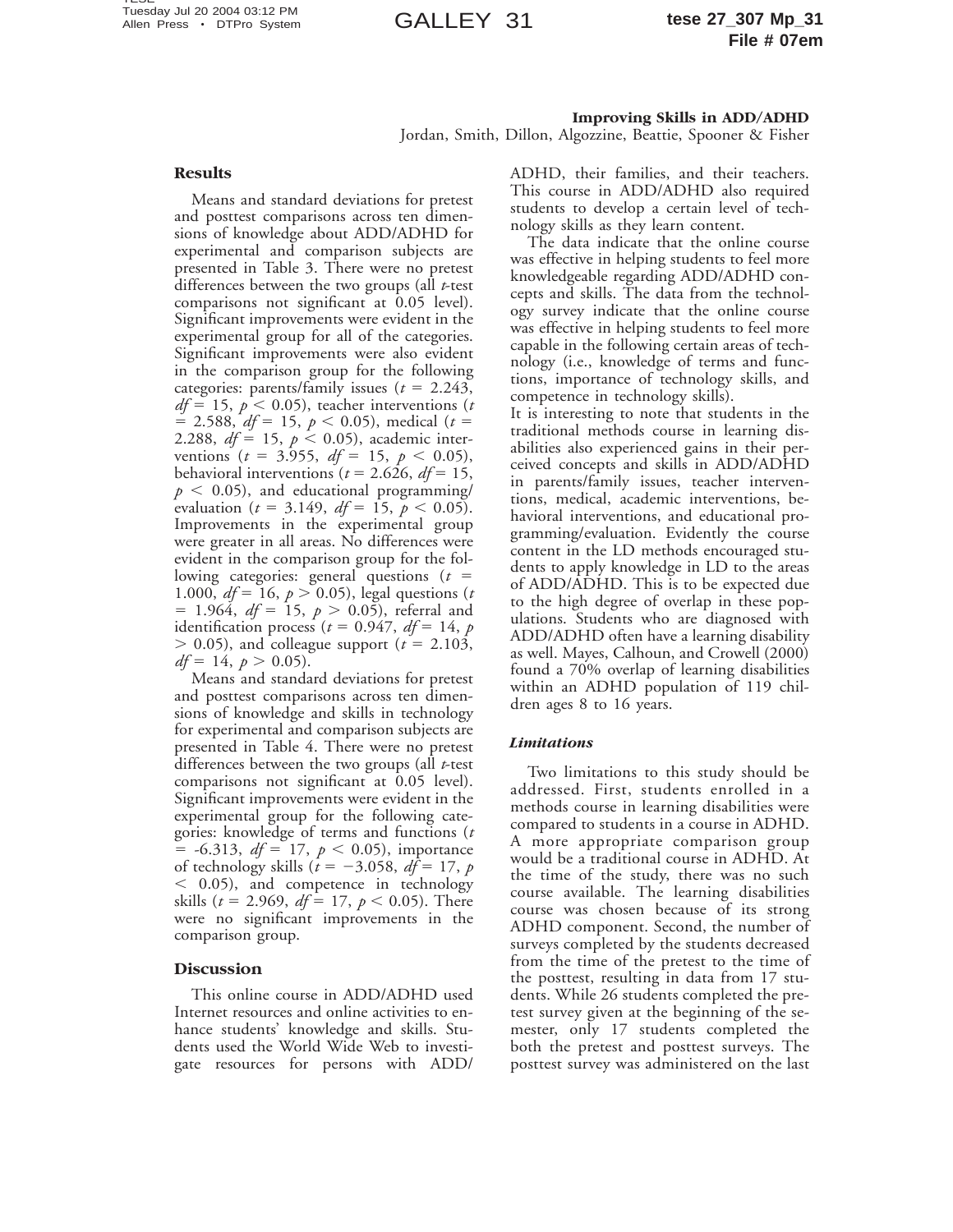### *TESE,* **Volume 27, No. 3**

Summer 2004

|                          |    |                   | Pretest     | Posttest     |                |  |
|--------------------------|----|-------------------|-------------|--------------|----------------|--|
| Composite Scores         |    | Web-En-<br>hanced | Traditional | Web-Enhanced | Traditional    |  |
| General                  | М  | 2.39              | 1.88        | $1.04$ (c)   | 1.71~(b)       |  |
|                          | SD | 0.60              | 0.59        | 0.11         | 0.37           |  |
| Parents/Family           | М  | 2.54              | 2.12        | 1.16(c)      | 1.75 (d) (a)   |  |
|                          | SD | 0.46              | 0.66        | 0.20         | 0.39           |  |
| Teacher Interventions    | М  | 2.68              | 2.14        | 1.18(c)      | $1.77$ (d) (a) |  |
|                          | SD | 0.60              | 0.62        | 0.26         | 0.38           |  |
| Medical                  | М  | 2.75              | 2.50        | 1.18(c)      | $2.11$ (d) (a) |  |
|                          | SD | 0.64              | 0.79        | 0.28         | 0.60           |  |
| Legal                    | М  | 3.00              | 2.53        | 1.29(c)      | $2.16$ (a)     |  |
|                          | SD | 0.61              | 0.67        | 0.36         | 0.63           |  |
| Academic Interventions   | М  | 2.44              | 2.06        | 1.07(c)      | 1.48 (d) (a)   |  |
|                          | SD | 0.70              | 0.52        | 0.18         | 0.40           |  |
| Behavioral Interventions | М  | 2.25              | 1.98        | 1.08(c)      | 1.50 (d) (a)   |  |
|                          | SD | 0.69              | 0.66        | 0.22         | 0.44           |  |
| Referral/ID Process      | М  | 2.63              | 1.94        | 1.22(c)      | $1.76$ (b)     |  |
|                          | SD | 0.56              | 0.76        | 0.30         | 0.56           |  |
| Educational              | М  | 2.61              | 2.19        | 1.25(c)      | 1.50 (d) (a)   |  |
| Programming/Eval         | SD | 0.58              | 0.85        | 0.39         | 0.55           |  |
| Support Colleagues       | М  | 2.82              | 2.23        | 1.21(c)      | $1.83$ (a)     |  |
|                          | SD | 0.71              | 0.70        | 0.36         | 0.31           |  |

### **TABLE 3.** Means (M) and Standard Deviations (SD) for ADHD Survey Responses

a → Obtained *t*-statistic not significant at 0.05 level for experimental vs. comparison.

 $b \rightarrow$  Obtained *t*-statistic significant at 0.05 level for experimental vs. comparison.

c → Obtained *t*-statistic significant improvement for experimental group (pretest-posttest).

d → Obtained *t*-statistic significant improvement for comparison group (pretest-posttest).

*Note.* A five-point Likert response scale was provided for questions. A score of "1" is considered most positive and/ or confident about abilities. A score of "5" is considered least positive and/or confident about abilities.

night of class, and attendance was optional for students if they had completed their assignments for the semester. A more appropriate time to administer the survey would have been when all students were required to attend class.

As with most distance education efforts, questions regarding feasibility arise in the determination of suitable distance education contexts for learning. In addition, implications for improving current practice and researching future distance education endeavors should be discussed.

### *Feasibility*

Because this course combined online activities and five face-to-face meetings, factors viewed as negative in "true" distance learning environments (e.g., no face-to-face meetings) had less effect than in the environments studied by researchers such as Pirrong and Lathen (1990). Although overall there were fewer opportunities for traditional interac-

tion between students and with the instructor, interaction was fostered through class discussions and electronic discussions via the discussion board.

As we struggle with challenges of instructional delivery across time and space, and the need to make learning more efficient and accessible, the question of whether to and how to modify the web-enhanced course into a true distance course becomes apparent. Future renditions of this course will lean more toward web-based (true distance) rather than web-enhanced, with more attention given to planning and conducting online activity. Factors that have emerged in the research as being problematic for distance learning (e.g., more isolation, less feeling of belonging or contributing) will need to be addressed through planning and monitoring of instruction and interaction. Building and maintaining a sense of community within the online environment will be of paramount importance.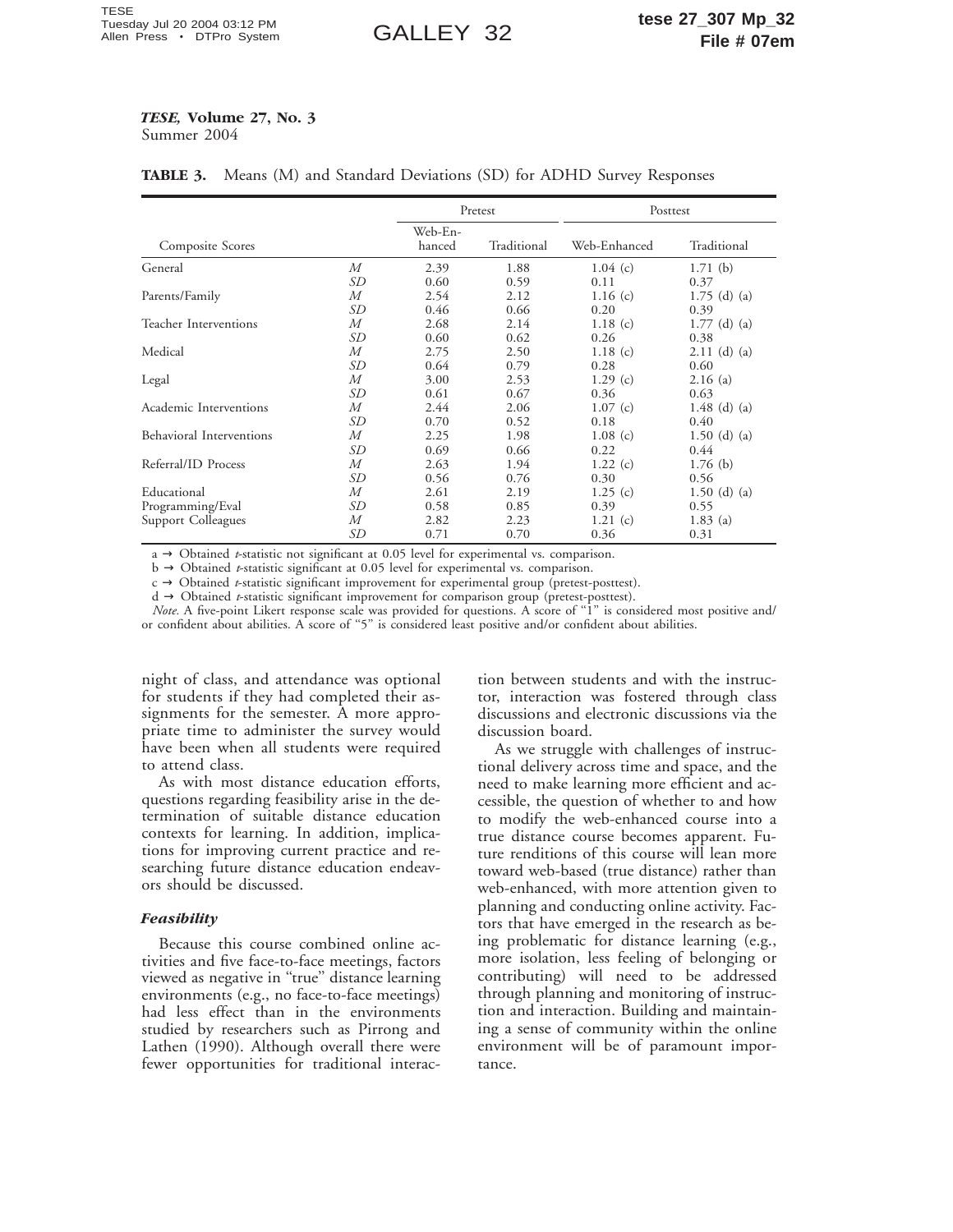### **Improving Skills in ADD/ADHD**

Jordan, Smith, Dillon, Algozzine, Beattie, Spooner & Fisher

|                                  |    | Pretest      |             |              |
|----------------------------------|----|--------------|-------------|--------------|
| Composite Scores                 |    | Web-Enhanced | Traditional | Web-Enhanced |
| General                          | М  | 3.67         | 4.00        | 3.86         |
|                                  | SD | 0.77         | 0.68        | 0.51         |
| Knowledge of terms and functions | М  | 2.69         | 2.97        | $3.39$ (b)   |
|                                  | SD | 0.66         | 0.84        | 0.63         |
| Access to technology             | М  | 1.72         | 2.00        | 1.81         |
|                                  | SD | 0.63         | 0.49        | 0.61         |
| Experience                       | М  | 0.28         | 0.32        | 0.37         |
|                                  | SD | 0.15         | 0.15        | 0.13         |
| Training                         | М  | 2.33         | 2.88        | 2.89         |
|                                  | SD | 1.28         | 1.45        | 1.37         |
| Distance Learning                | М  | 3.22         | 3.41        | 3.33         |
|                                  | SD | 1.11         | 1.23        | 1.33         |
| Use of technology in general     | М  | 2.27         | 2.37        | 2.19         |
|                                  | SD | 0.94         | 0.92        | 0.79         |
| Importance of Technology skills  | М  | 3.09         | 3.72        | 3.72~(b)     |
|                                  | SD | 0.91         | 0.80        | 0.68         |
| Competence in Technology skills  | М  | 2.10         | 1.94        | 1.44~(b)     |
|                                  | SD | 0.78         | 0.74        | 0.51         |
| Frequency of use                 | М  | 1.24         | 1.67        | 1.65         |
|                                  | SD | 1.09         | 1.09        | 1.00         |

### **TABLE 4.** Means (M) and Standard Deviations (SD) for Technology Survey Responses

a → Obtained *t*-statistic not significant at 0.05 level for experimental vs. comparison pretest.

b → Obtained *t*-statistic significant improvement for experimental group (pretest-posttest).

 $\mathsf{c}\to\mathsf{No}$  difference for comparison group (pretest-posttest).

*Note.* A five-point Likert response scale was provided for questions. A score of ''1'' is considered least positive and/ or confident about abilities. A score of ''5'' is considered most positive and/or confident about abilities.

### *Implications for Improvement of Practice*

The data indicate that the online course was effective in helping students feel more knowledgeable regarding ADD/ADHD concepts and skills and in certain areas of technology. The course content was chosen as a prime candidate for online instruction because of a number of factors: the wealth of information on the Internet that would be available to course participants, the flexibility of the Internet resources for the diverse course participants, and the ease with which students could interact within the electronic format. Course developers who consider online courses may consider similar factors as they weigh the advantages of online learning versus traditional learning.

### *Future Research*

Distance learning contexts have been found to be lacking when considering variables that affect student appreciation of a course, such as interaction and communica-

tion. Although cognitive variables seem to hold up in a distance vs. traditional contest (Moore & Thompson, 1997), factors relating to belonging and connectedness will continue to influence student satisfaction with courses they take. In the long run, these same factors will influence student choice in their future educational endeavors. Research in special education courses that incorporate significant online learning will need to address both cognitive and affective experiences.

The depth, breadth, and accessibility of the World Wide Web provided a rich context for learning about ADD, a condition that challenges the learner, his/her family, and the professionals from whom he/she receives services and consultation. Students who participated in the course found that they grew in their ability to deal with issues in ADD/ ADHD while honing certain technological skills. The effectiveness of this course provided encouragement for continued delivery of this important course content in other distance formats.